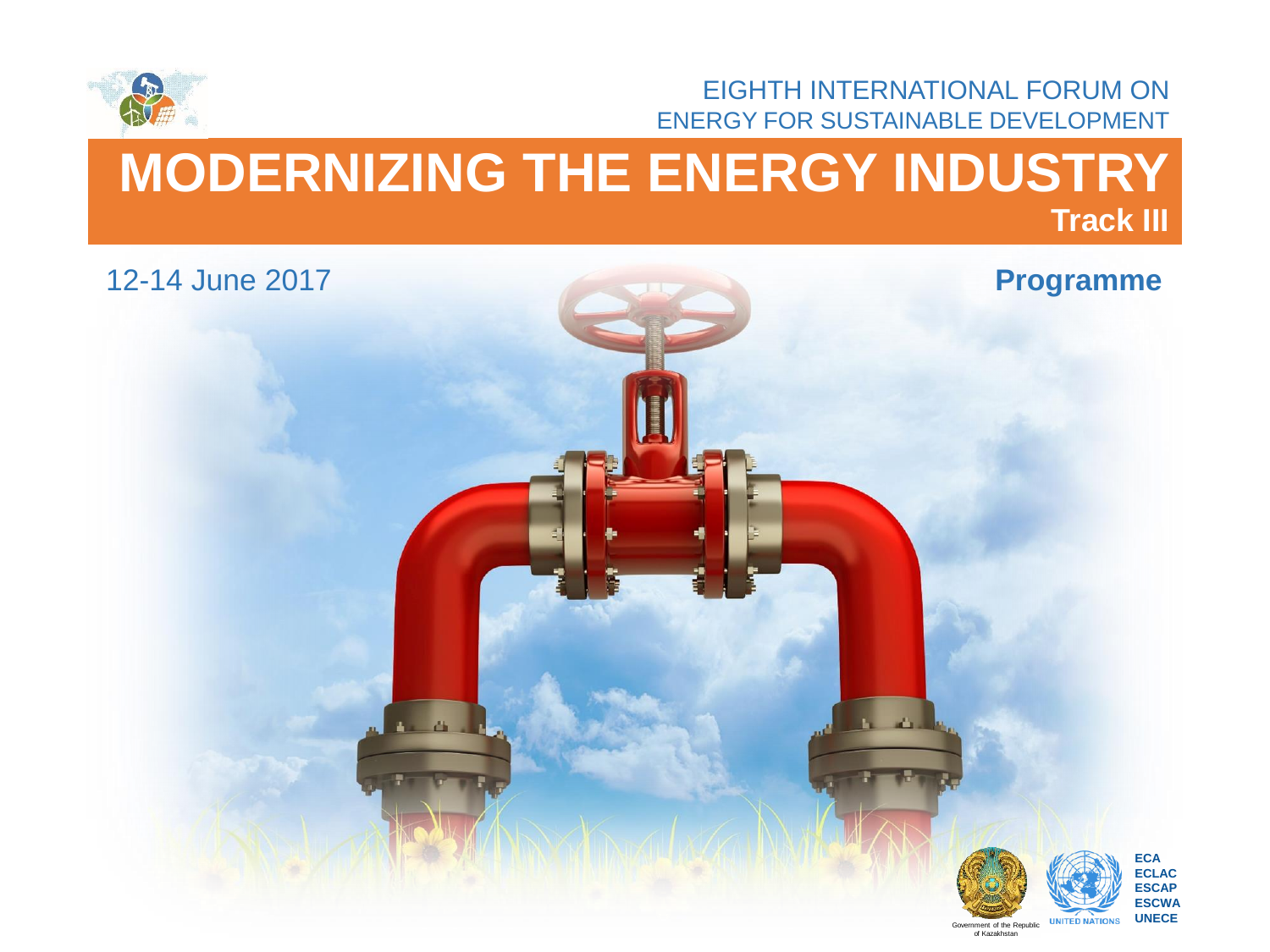

#### 14:00-15:30 hrs, 14 June 2017 **Panel Discussion**



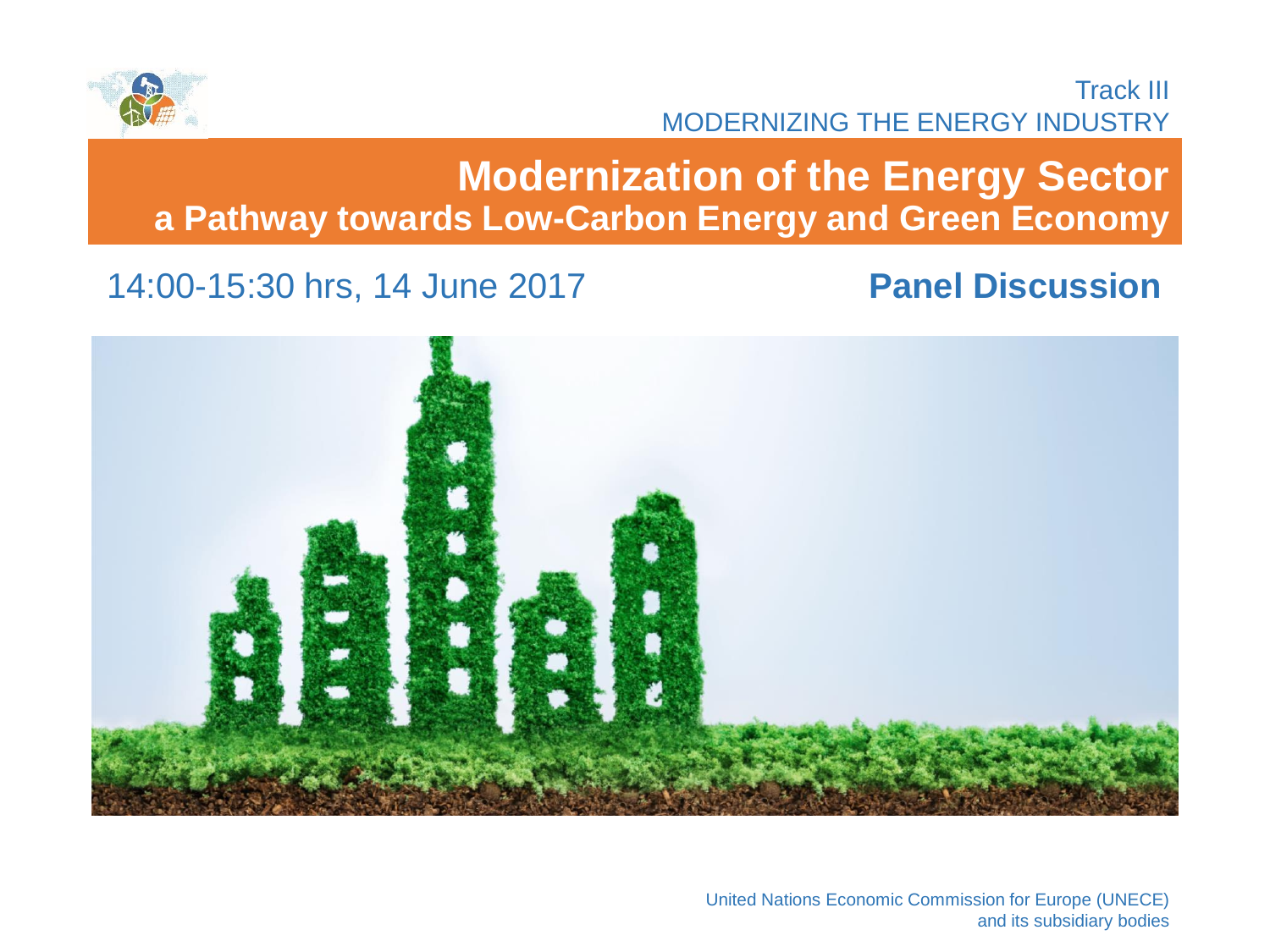

# **Modernization of the Energy Sector a Pathway towards Low-Carbon Energy and Green Economy**

14:00-14:50 hrs, 14 June 2017 **Panel Discussion**

❖ Moderator

Mr. Raymond C. Pilcher, Chair, UNECE Group of Experts on CMM

- **❖ Panellists**
- Mr. Bekbergen Kerey,

Deputy Director, Department for International Cooperation and Economic Integration, Ministry of Energy of the Republic of Kazakhstan

Mr. David G. MacDonald,

BP and Chair, UNECE Expert Group on Resource Classification

Mr. Aleksandar Dukovski,

Chair, UNECE Group of Experts on Energy Efficiency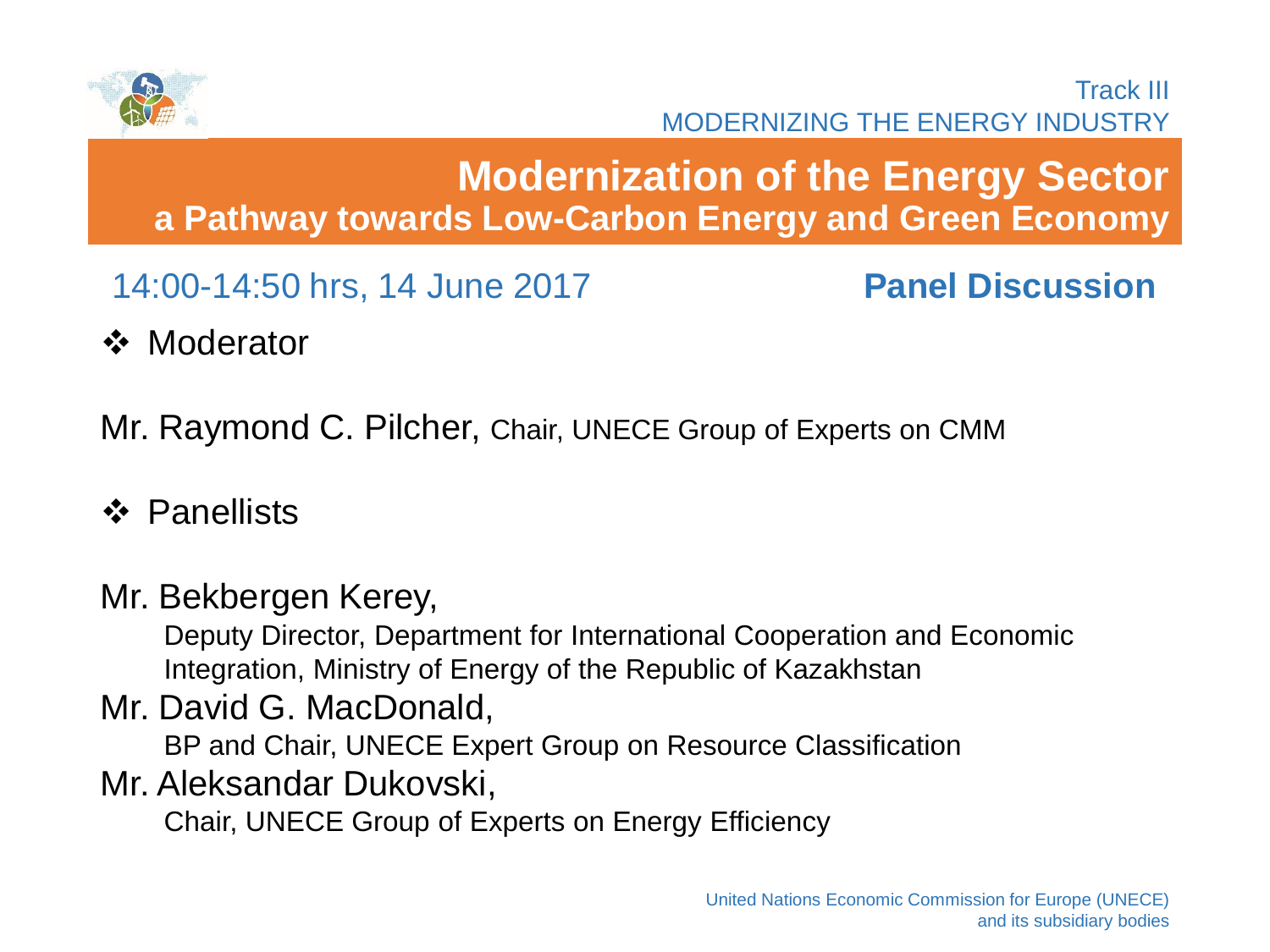

## **Modernization of the Energy Sector a Pathway towards Low-Carbon Energy and Green Economy**

14:00-14:50 hrs, 14 June 2017 **Panel Discussion**

**❖ Panellists** 

Mr. Nazir Ramazanov, Chair, UNECE Group of Experts on Renewable Energy

Mr. Torstein Indrebø, Vice-Chair, UNECE Group of Experts on Gas

Mr. Sergey Katyshev,

Vice-Chair, UNECE Group of Experts on Cleaner Electricity Production

Mr. Sigurd Heiberg, Former Chair, UNECE Committee on Sustainable Energy

Mr. Morozov Sergey,

Specialist: Operational Improvements, ArcelorMittal Temirtau

Mr. Richard Mattus, Specialist, UNECE